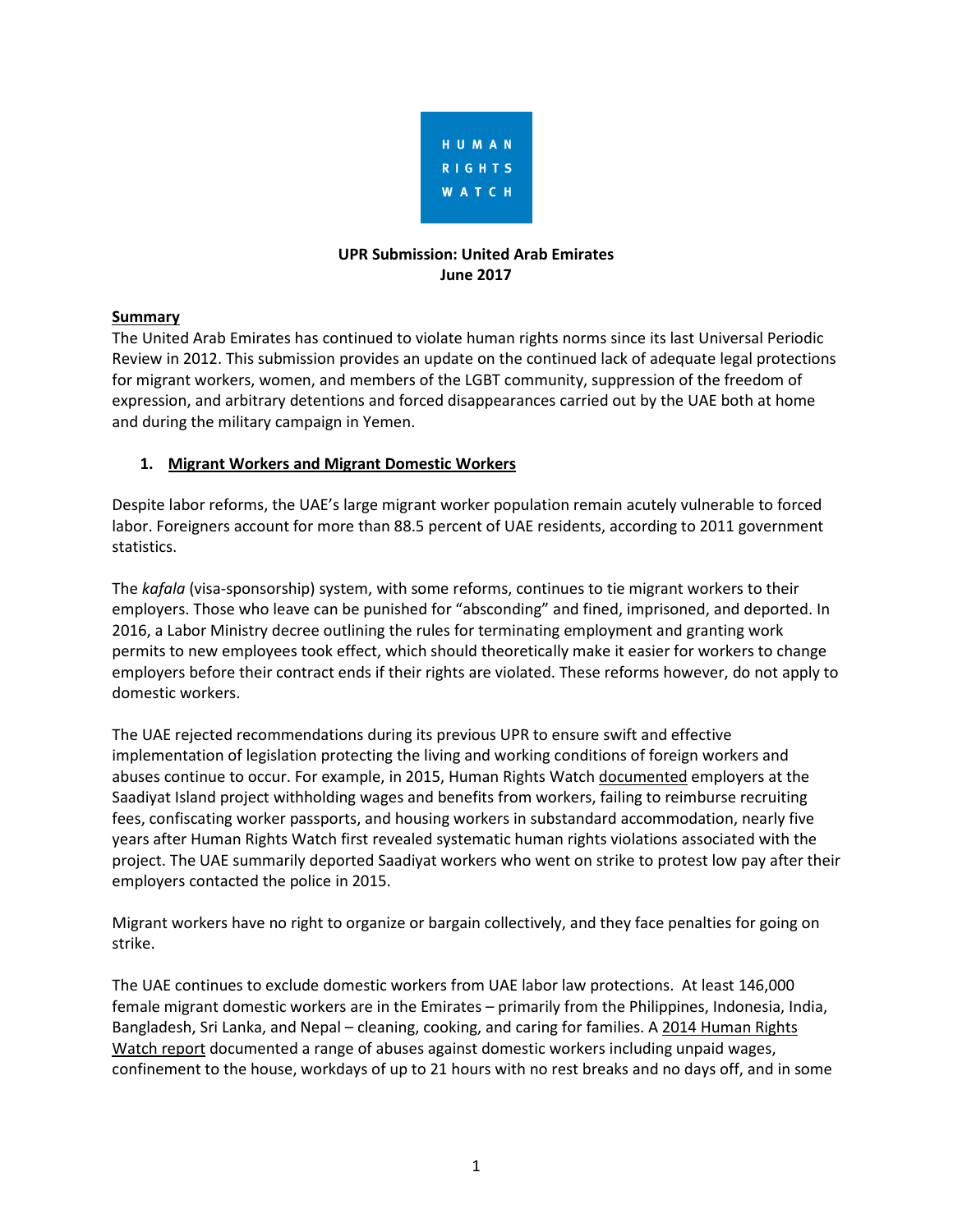cases, employers physically or sexually assaulting them. Domestic workers face legal and practical obstacles to redress, and many return home without justice.

The UAE has made some reforms to increase domestic worker protection. By the end of 2017, domestic workers are to move from the Ministry of Interior's jurisdiction to the Ministry of Human Resources and Emiratisation, which oversees all other workers. While an important move, this has not resulted in domestic workers benefiting from labor law protections, or labor ministry enforcement mechanisms such as the wage protection system, or reforms to the kafala system. In 2017, the UAE also moved to adopt a new law that would strengthen domestic worker protections, including granting them a weekly rest day and paid leave, but these protections remain weaker than those in the UAE labor law.

As with past labor reforms, strong regulation, inspections, and enforcement of penalties are critical to ensuring that recruitment agencies and employers are held accountable and made to follow the law.

Recommendations

- Pass the draft domestic workers bill. After the bill becomes law, develop implementing regulations that will bring the country into line with the International Labour Organization's (ILO) Domestic Workers Convention.
- Ratify the ILO Domestic Workers Convention and align national laws to the treaty.
- Pass legislation that prohibits employers from retaining their employees' passports and provides for meaningful sanctions for offenders.
- Abide by the obligation under UAE Labor Law of 1980 to implement a minimum wage and cost of living index.
- Ensure that criminal justice authorities aggressively investigate, prosecute in good faith, and impose meaningful penalties on employers that violate relevant provisions of the labor law, penal code, and anti-trafficking law.
- Pass legislation that requires companies to escrow funds to ensure workers receive all benefits and payments in event of bankruptcy or other liability issues.
- Amend UAE labor law to guarantee workers' right to strike—including by establishing explicit voting and notification procedures for strikes—and to provide for binding arbitration of collective labor disputes only upon workers' request and only in limited circumstances.

# **2. Freedom of Expression**

Despite accepting a recommendation in 2012 to "respect the right to freedom of expression and association, and make the minimum use of criminal proceedings against persons availing themselves of those rights", people in the UAE who speak about [human](https://www.amnesty.org/en/documents/mde25/0018/2014/en/) rights abuses are at serious risk of arbitrary detention, imprisonment, and torture, and many are [serving](http://www.gc4hr.org/news/view/1193) long prison terms or have felt compelled to leave the country.

The UAE's 2014 counterterrorism law provides for the death penalty for people whose activities are found to "undermine national unity or social peace," neither of which are defined in the law.

UAE authorities have launched a [sustained](https://features.hrw.org/features/HRW_2016_reports/140_Characters/index.html?_ga=2.141713073.2051942133.1497513521-2010087215.1482109025#_Toc459041496) assault on freedom of expression and association since 2011.

In March 2017, the UAE detained Ahmed Mansoor, an award-winning human rights defender. He remains detained and is facing speech-related charges that include using social media websites to "publish false information that harms national unity." A coalition of 20 human rights organizations [said](https://www.hrw.org/news/2017/04/20/uae-free-prominent-rights-defender)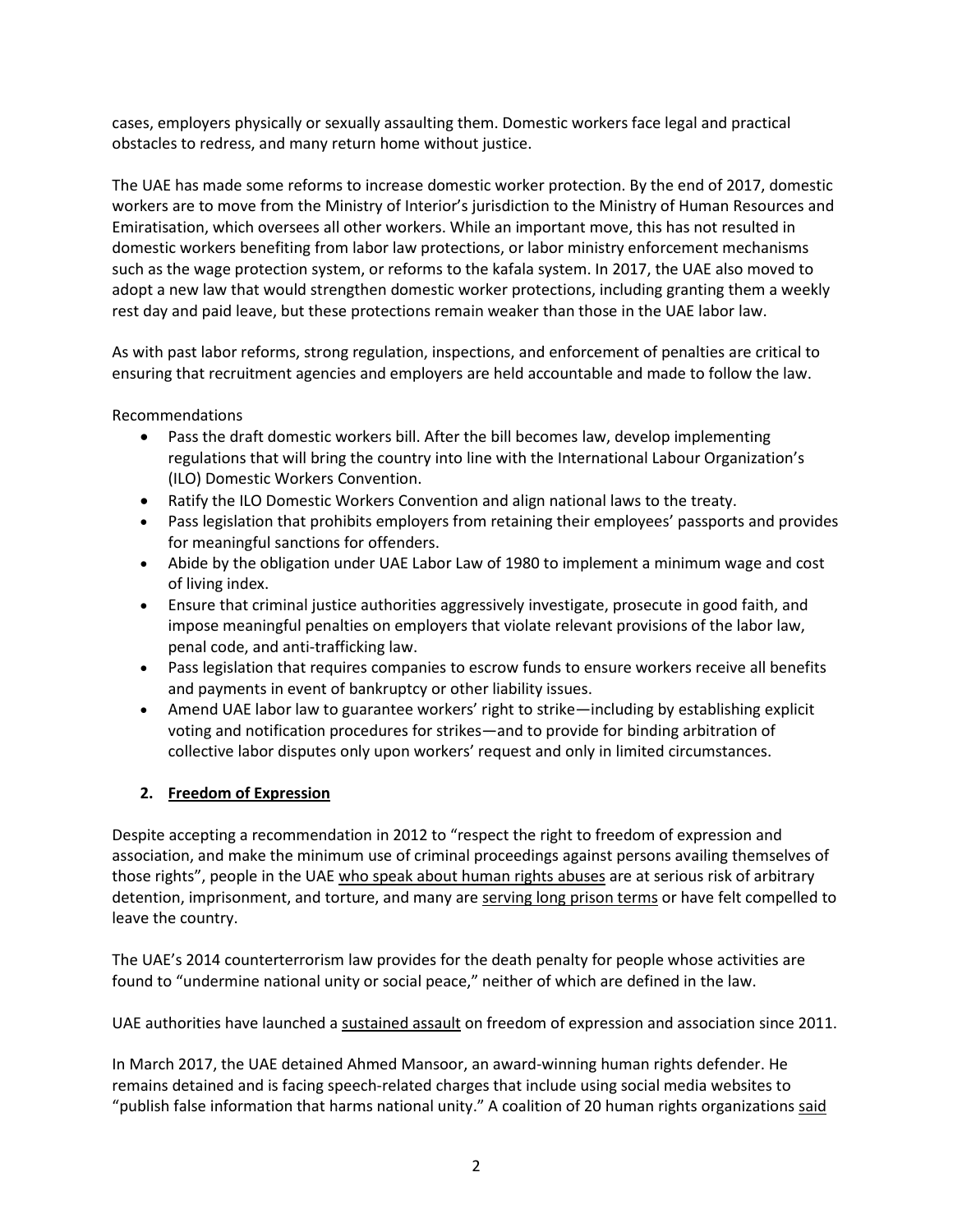Mansoor was the last remaining human rights defender in the UAE who had been able to criticize the authorities publicly. UAE authorities have harassed and persecuted Mansoor for more than six years.

In the weeks leading up to his arrest, Mansoor had called for the release of Osama al-Najjar, who remains in prison despite having completed a three-year prison sentence on charges related to his peaceful activities on Twitter.

In March 2017, the UAE also sentenced prominent academic Nasser [bin-Ghaith](https://www.hrw.org/news/2017/02/16/uae-academic-facing-speech-charges) to 10 years in prison, whom authorities forcibly disappeared in August 2015, for charges that included speech-related offenses, including peaceful criticism of the UAE and [Egyptian](https://www.hrw.org/middle-east/n-africa/egypt) authorities. UAE-based Jordanian journalist Tayseer al-Najjar was also [sentenced](https://www.hrw.org/news/2017/03/17/uae-jordanian-journalist-convicted) to three years in prison that was related to his online criticism in 2016 of Israeli military actions in Gaza and Egyptian security forces' destruction of tunnels. All of these arrests despite accepting a 2012 UPR recommendation to "Take steps to protect human rights defenders, journalists and religious minorities from discrimination, harassment or intimidation, including the arbitrary deprivation of nationality".

The UAE has also used the pretext of national security to prosecute protected expression. In July 2012, the authorities intensified a crackdown on dissidents with alleged ties to an Islamist group, al-Islah. The mass trial of 94 defendants for alleged links with al-Islah began on March 4, 2013 on charges that they had been part of a group that aimed to overthrow the country's political system. Authorities detained 64 of the men and held them at undisclosed locations for up to a year before the trial, and defendants later claimed in court that they had been ill-treated in detention. The UAE Federal Supreme Court found 69 of the 94 defendants guilty on July 2, 2013.

UAE authorities have also used citizenship revocation as a tool to punish peaceful dissidents and critics. In December 2011, the UAE announced through its official news agency that it had stripped six men of their UAE citizenship for "acts posing a threat to the state's security and safety" based on their membership in al-Islah. In March 2016, the UAE revoked the citizenship of two daughters and a son of imprisoned political dissident Mohammed Abdulraziq Al-Siddiq, who is serving a ten-year sentence following his conviction on charges stemming from peaceful political activities.

According to a 2016 report from Citizen Lab, a research institute at the University of Toronto that focuses on internet security and human rights identified a series of digital campaigns against UAE dissidents, dating back to 2012. Citizen Lab described the operator of these campaigns as "a sophisticated threat actor," and said that it was implausible that a state-actor was not behind the campaign. The research identified several pieces of information suggesting a connection between the operator and the UAE government.

Recommendations

- Release all prisoners held solely for their peaceful practice of their rights to free expression and association, including prisoners convicted of alleged crimes, prisoners currently on trial, and prisoners held arbitrarily.
- Revoke Penal Code articles and other criminal legislation used to prosecute individuals for the exercise of the rights to freedom of expression, association, or peaceful assembly, or amend such articles so that they comply with international law.
- Review all laws in the area of cybercrime, information and communications technology (ICT), and telecommunications to ensure their compliance with international human rights standards.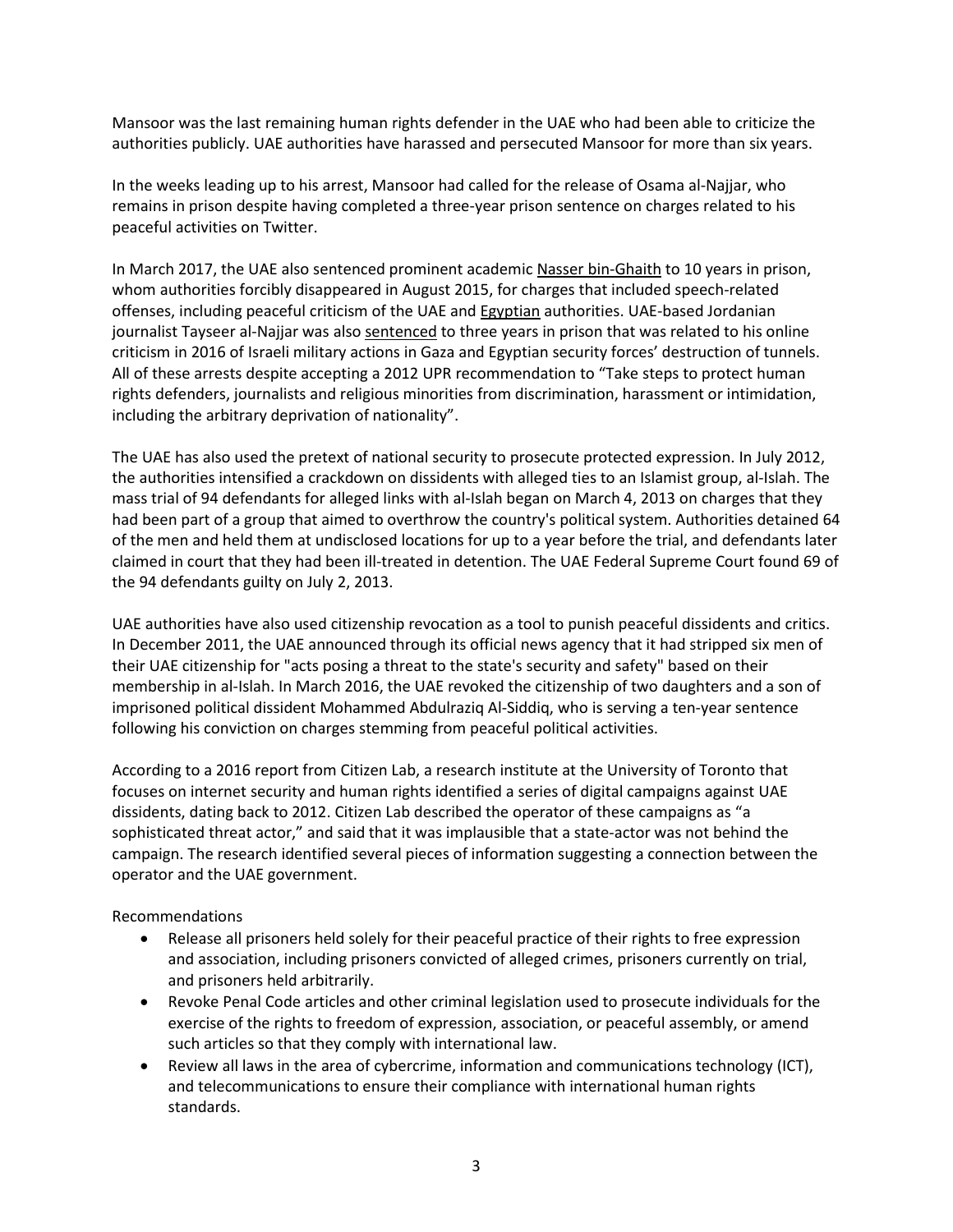- Review all laws in the area of counterterrorism to ensure their compliance with international human rights standards.
- Halt arbitrary withdrawals of citizenship in retaliation for peaceful criticism and provide judicial remedies for those who have faced withdrawal of citizenship.

#### **3. Arbitrary Detention, Torture, and Mistreatment of Detainees**

The UAE arbitrarily detains, and in some cases forcibly disappears, individuals who criticize the authorities, and its security forces face allegations of torturing detainees both in the UAE and in Yemen. The UAE accepted just 2 out of 17 recommendations related to the issue of torture during its 2012 UPR, including those proposing a standing invitation to the Special Rapporteur on Torture, or calling on the UAE to ratify the OP-CAT.

In February 2017, a group of United Nations human rights experts criticized the UAE's treatment of five Libyan nationals who had been held in arbitrary detention since 2014. Individuals arrested at the same time but subsequently released alleged that authorities [tortured](https://www.hrw.org/news/2015/10/13/uae-investigate-allegations-torture-foreign-nationals) them to secure confessions and said they heard other detainees being tortured. The Libyans said their interrogators asked them about supposed links to the Muslim Brotherhood – which the UAE has designated a terrorist organization – and described being subjected to beatings, forced standing, and threats of rape, electrocution, and death. The special rapporteur on torture said he had received credible information that authorities subjected the men to torture. In May 2016, the Federal Supreme Court acquitted the men of having links to armed groups in Libya.

In another case involving the UAE's state security apparatus, the son of an adviser to former Egyptian President Mohamed Morsy claimed that UAE authorities subjected him to "brutal physical and psychological torture" to get him to confess to membership in the Muslim Brotherhood. The allegation echoes numerous others that state security detainees have made since 2012.

In March 2016, a Dubai court acquitted British businessman David Haigh of charges brought under the UAE's cybercrime laws. Haigh claimed after his release that Dubai police had punched and tasered him in an unsuccessful effort to make him confess to accusations of fraud. Haigh said that he regularly witnessed prison officers beating inmates during his two years of incarceration butwas not able to see the evidence against him at his trial norgive evidence or cross-examine witnesses.

The UAE is a member of the Saudi-led coalition that has conducted aerial and ground operations in Yemen since March 2015, including scores of apparently unlawful attacks. The UAE supports Yemeni forces that have arbitrarily detained, forcibly disappeared, tortured, and abused dozens of people during security operations in Yemen. Human Rights Watch has documented UAE-backed security forces arbitrarily detaining or forcibly disappearing at least 38 individuals. The UAE also runs at least two informal detention facilities, and its officials appear to have ordered the continued detention of people despite release orders, and forcibly disappeared people, including reportedly moving high-profile detainees outside the country.

Recommendations

 Grant lawyers, journalists, independent monitors of detention facilities and human rights monitors access to both official and unofficial detention facilities in the UAE and to any UAE-run facilities in Yemen.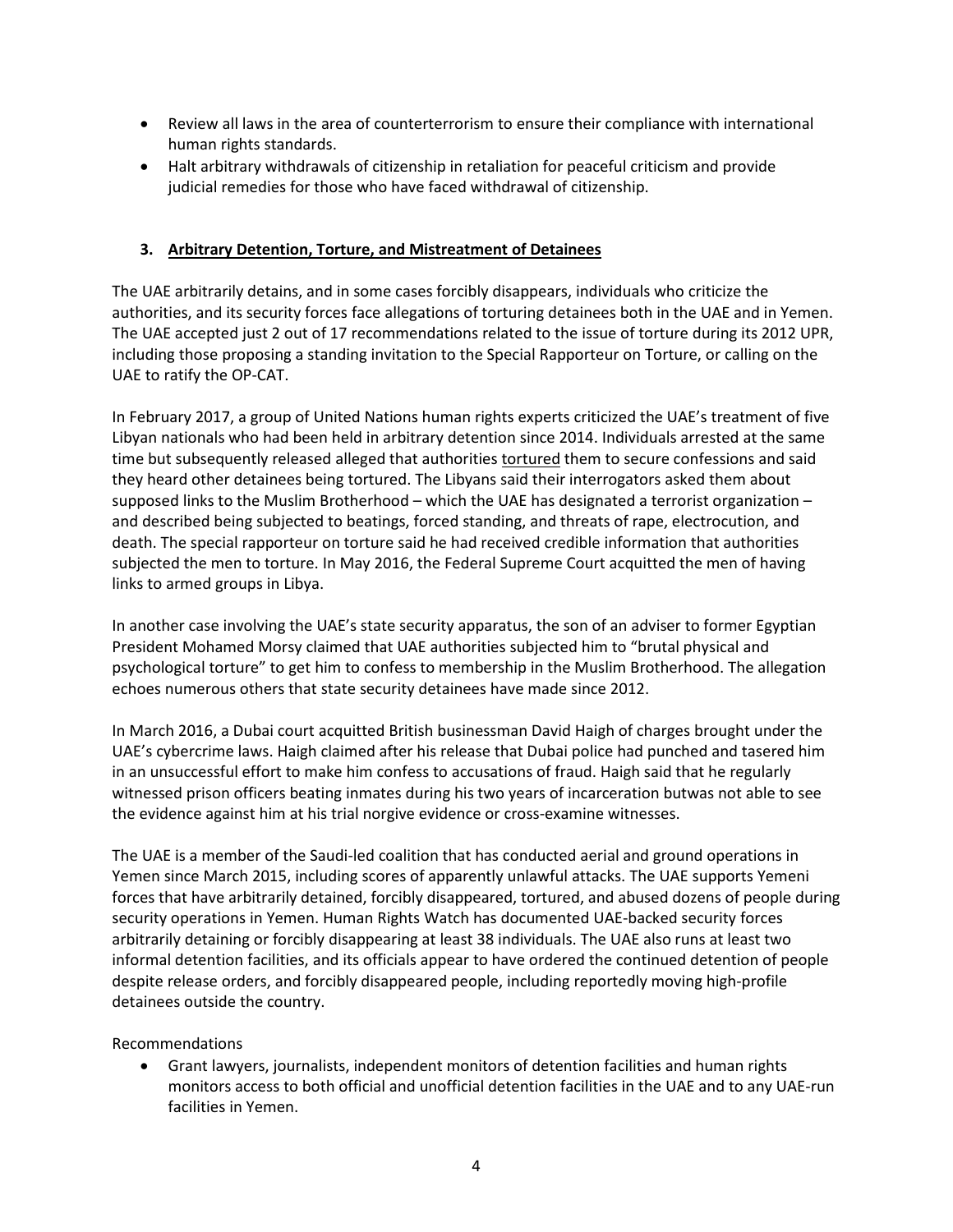- Provide independent forensic medical examinations to defendants who say they have been tortured.
- Exclude evidence obtained by torture from any trial proceedings.
- Ensure prompt, independent, and impartial investigations into allegations of torture and other ill-treatment, enforced disappearances, and other serious human rights violations and bring those responsible to justice in proceedings that comply with international fair trial standards;
- Ensure that victims of torture, enforced disappearance, and arbitrary detention receive full reparations.
- Ratify the Optional Protocol to the United Nations Convention Against Torture and Other Cruel, Inhuman or Degrading Treatment or Punishment.

# **4. Women's Rights, Children's Rights and Sexual Orientation and Gender Identity**

Discrimination on the basis of sex and gender is not included in the definition of discrimination in the UAE's 2015 anti-discrimination law, despite accepting during its 2012 UPR to "Fully incorporate in the Constitution or other national legislation the principle of equality between men and women".

Federal law No. 28 of 2005 regulates matters of personal status in the UAE, and some of its provisions discriminate against women. For instance, the law provides that, for a woman to marry, her male guardian must conclude her marriage contract; men have the right to unilaterally divorce their wives, whereas a woman who wishes to divorce her husband must apply for a court order; a woman can lose her right to maintenance if, for example, she refuses to have sexual relations with her husband without a lawful excuse; and women are required to "obey" their husbands. A woman may be considered disobedient, with few exceptions, if she decides to work without her husband's consent.

In 2010, the Federal [Supreme](http://www.hrw.org/news/2010/10/19/uae-spousal-abuse-never-right) Court issued a ruling—citing the [penal](http://www.hrw.org/news/2010/10/19/uae-spousal-abuse-never-right) code—that sanctions husbands' beating and inflicting other [forms](http://www.hrw.org/news/2010/10/19/uae-spousal-abuse-never-right) of punishment or coercion on their wives, provided they do not leave physical marks.

UAE law permits domestic violence. Article 53 of the UAE's penal code allows the imposition of "chastisement by a husband to his wife and the chastisement of minor children" so long as the assault does not exceed the limits prescribed by Sharia, or Islamic law. Marital rape is not a crime in the UAE.

Article 356 of the penal code criminalizes (but does not define) "indecency," and provides for a minimum sentence of one year in prison. In practice, UAE courts use this article to convict and sentence people for *zina* offenses, which include consensual sexual relations outside heterosexual marriage and other "moral" offenses, including same-sex relations. Different emirates within the UAE have laws that criminalize same-sex sexual relations, including Abu Dhabi where "unnatural sex with another person" can be punished with up to 14 years in prison, and Dubai which imposes 10 years of imprisonment for sodomy. The UAE rejected both recommendations it received in 2012 to de-criminalize consensual same-sex marriage.

Recommendations

 Enact a law prohibiting any form of discrimination against women in practice, policy or regulation.